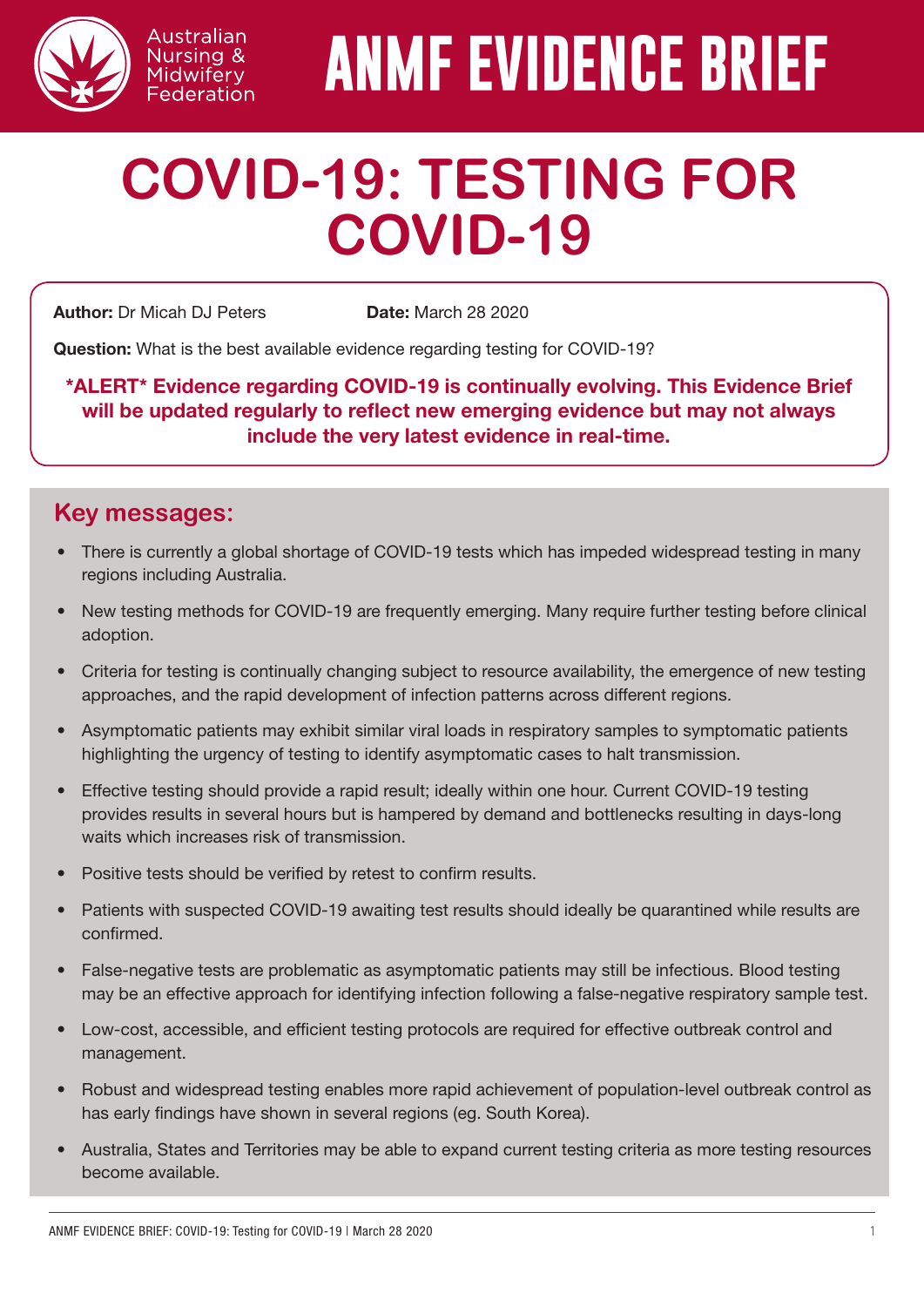## **Background**

#### COVID-19 pandemic

COVID-19 (from 'severe acute respiratory syndrome coronavirus 2' (or 'SARS-CoV-2') is a newly discovered (novel) corona virus first identified in Wuhan, Hubei province, China in 2019 as the cause of a cluster of pneumonia cases.<sup>1</sup> Coronaviruses are similar to a number of human and animal pathogens including some of those which cause the common cold as well as more serious illnesses including severe acute respiratory syndrome (SARS) and Middle East respiratory syndrome (MERS).<sup>2</sup> Since discovery, COVID-19 has spread to many countries and was declared a pandemic on 30 January 2020.<sup>3</sup> As a novel virus, as yet there is no population-level immunity to the pathogen as with many strains of the influenza virus.

#### COVID-19 testing

Testing to identify a microbial cause of suspected COVID-19 infection is a vital component of national and global response efforts to the COVID-19 outbreak and is fundamental to public health and safe, quality care.4 Despite the fact that no vaccine or cure currently exists for COVID-19 infection, rapid identification of COVID-19 positive individuals in the community, within heath and aged care settings, and at national borders underpins effective tracking, quarantine, and treatment measures that are critical to bringing the outbreak under control and providing necessary care to at-risk individuals.<sup>5</sup> As many people tend to appear asymptomatic or exhibit only mild symptoms, testing is essential to identifying individuals who may inadvertently transmit the virus to others in healthcare settings and the community.<sup>6,7</sup>

Despite the critical nature of testing, due to the recent discovery of the virus, there is currently a global shortage of COVID-19 testing kits, while at the same time, new testing methods are regularly emerging.<sup>7</sup> COVID-19 testing is therefore often restricted in many settings and individuals are required to meet various criteria in order to be eligible.<sup>8</sup> The United Arab Emirates, South Korea, Australia, and Germany currently lead globally in the total number of tests performed per million people with countries such as the United States appearing very low in the list.<sup>9</sup>

Some emerging testing methods may be useful for asymptomatic individuals but are not recommended for people presenting with symptoms consistent with COVID-19 presentation eg. the real-time reversetranscription PCR (rtPCR)-based assay protocol developed by Won and colleagues which after further testing may be helpful later on to detect early cases.<sup>7</sup> Resource restrictions hamper widespread testing efforts which have been shown to contribute to population level disease control. Indeed, in countries where widespread testing has been implemented, efforts have been rewarded with comparably better infection control results and reductions in the number of newly emerging cases.

The COVID-19 virus can be detected through the identification of amplified SARS-CoV-2 genetic material (often in respiratory samples) as well as through antibody detection (from blood samples).<sup>10</sup> The WHO recommends collecting specimens from both the upper respiratory tract (naso- and oropharyngeal samples) and lower respiratory tract such as expectorated sputum, endotracheal aspirate, or bronchoalveolar lavage.<sup>8</sup> Some people test positive on initial screening due to the detection of other coronaviruses with the same gene. A further confirmation test is then required to detect the presence or absence of another target COVID-19 gene. False-negative test results are also an issue, where missing the time window of viral replication and summarily not detecting a present infection can result in further transmission by an unknowing host.<sup>10</sup>

If initial test results are positive, it is recommended that the test is repeated for verification. In patients with confirmed COVID-19 diagnosis, laboratory evaluation should be repeated to evaluate for viral clearance prior to being released from observation.8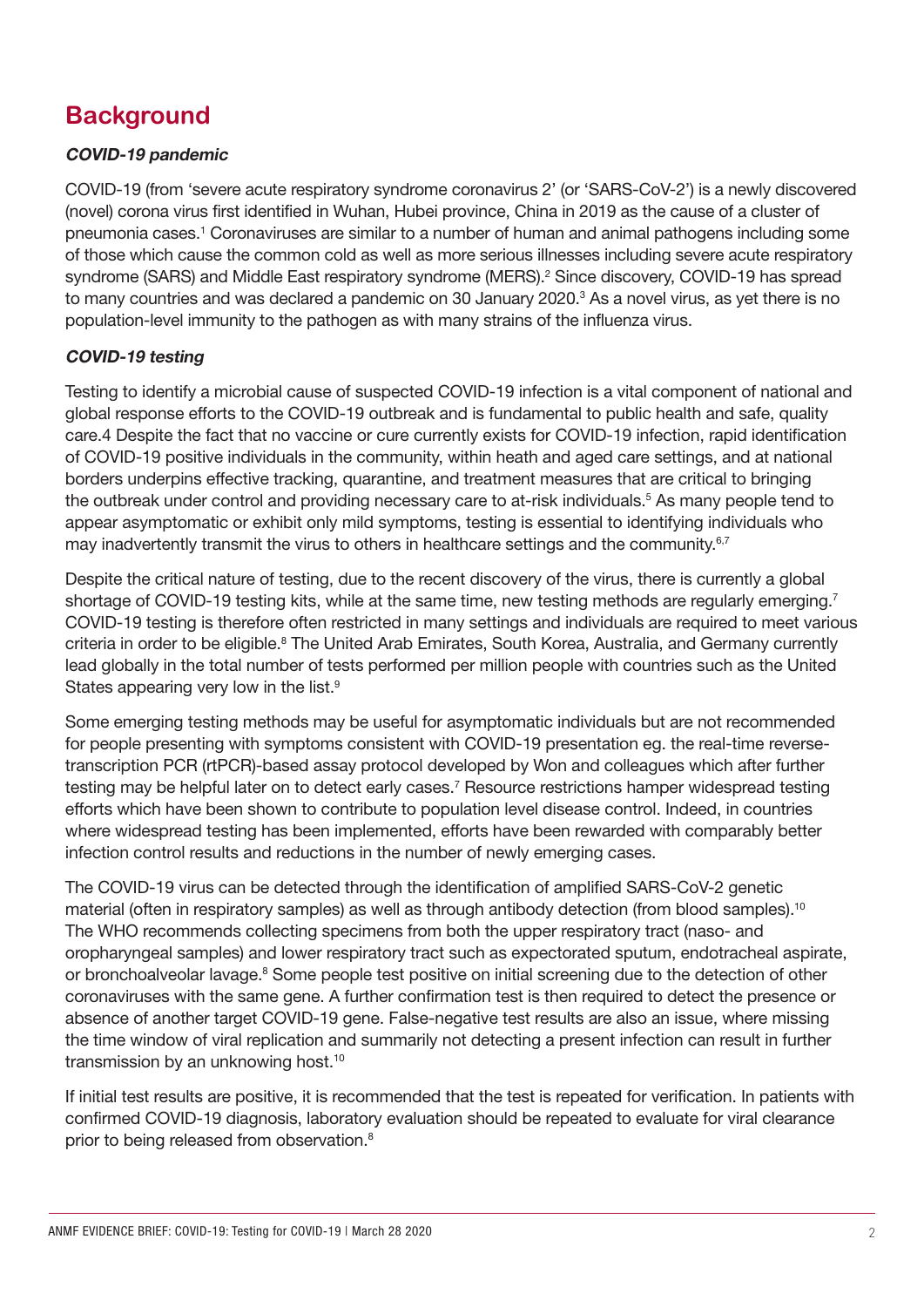Testing criteria: COVID-19 testing criteria are regularly changing and differ between countries and jurisdictions. Initially, many regions based testing requirements on recent travel to areas with known outbreaks, however as community-level transmission becomes more common and access to testing resources improves, efforts to ramp up testing have become widespread.11 The US Centers for Disease Control state that healthcare staff should make every effort to interview and assess people of interest, such as symptomatic close contacts of known cases remotely using telehealth to assess individuals for respiratory symptoms and fever.12

Already, there are significant differences in testing in Australia and widespread testing is impeded by resource supply deficiencies.<sup>13,14</sup> The most up to date national guidance regarding who should be tested are below, however States and Territories are permitted to expand eligibility criteria as capacity allows and doctors may use discretion regarding whether a test is necessary.

As of the 26 of March in Australia, to be tested, a person should meet one of the following criteria:15

- Returned from overseas in the past 14 days or spent time on a cruise ship, and have developed respiratory illness, with or without fever.
- Close contact with a confirmed COVID-19 case in the past 14 days and have developed respiratory illness, with or without fever.
- Presence of severe community-acquired pneumonia and with no clear cause (including patients who have already been hospitalised for this condition).
- Presence of a fever or acute respiratory infection while;
	- o working in the healthcare or aged/residential care sectors,
	- o and/or or have spent time in a location that's defined by a state or territory as having an elevated risk of community transmission.
	- o and/or have spent time at a "high-risk" location where there are two or more linked cases of COVID-19, such as an aged-care home, a remote Aboriginal community, a correctional facility, a boarding school, or a military base (including Navy ships) with live-in accommodation.

**Testing centres: COVID-19 can be tested for in a number of settings including designated pathology** clinics, hospitals, and dedicated pop-up and/or drive-through clinics.

Testing samples: COVID-19 testing requires collection of sample material. Sample material may be collected via; nasopharyngeal swab, oropharyngeal swab, sputum collection, bronchoalveolar lavage, or a blood test. Different testing approaches are useful at different points; sample material from the respiratory system can be used to detect the virus sooner after infection, while point-of-care blood tests only detect the virus a few days after infection usually when symptoms have already appeared.

Samples from the nose appear to contain higher viral loads than samples taken from the throat, with viral loads in asymptomatic patients appearing similar to those who are symptomatic.<sup>16</sup>

Bronchoalveolar lavage samples should only be performed for mechanically ventilated patients as lower respiratory tract samples appear to remain positive longer.<sup>8</sup>

Blood tests to detect antibodies to COVID-19 may be usefully combined with tests that detect viral nucleic acids to increase detection rates and reduce false-negative results which is particularly useful for testing of asymptomatic patients with suspected COVID-19.10

Testing time and turnaround: While initial COVID-19 testing only takes four to six hours, due to demand individuals may need to wait one or more days to receive results. This can be problematic as infected people may pass on infection unless quarantined or become infected themselves while waiting for results.